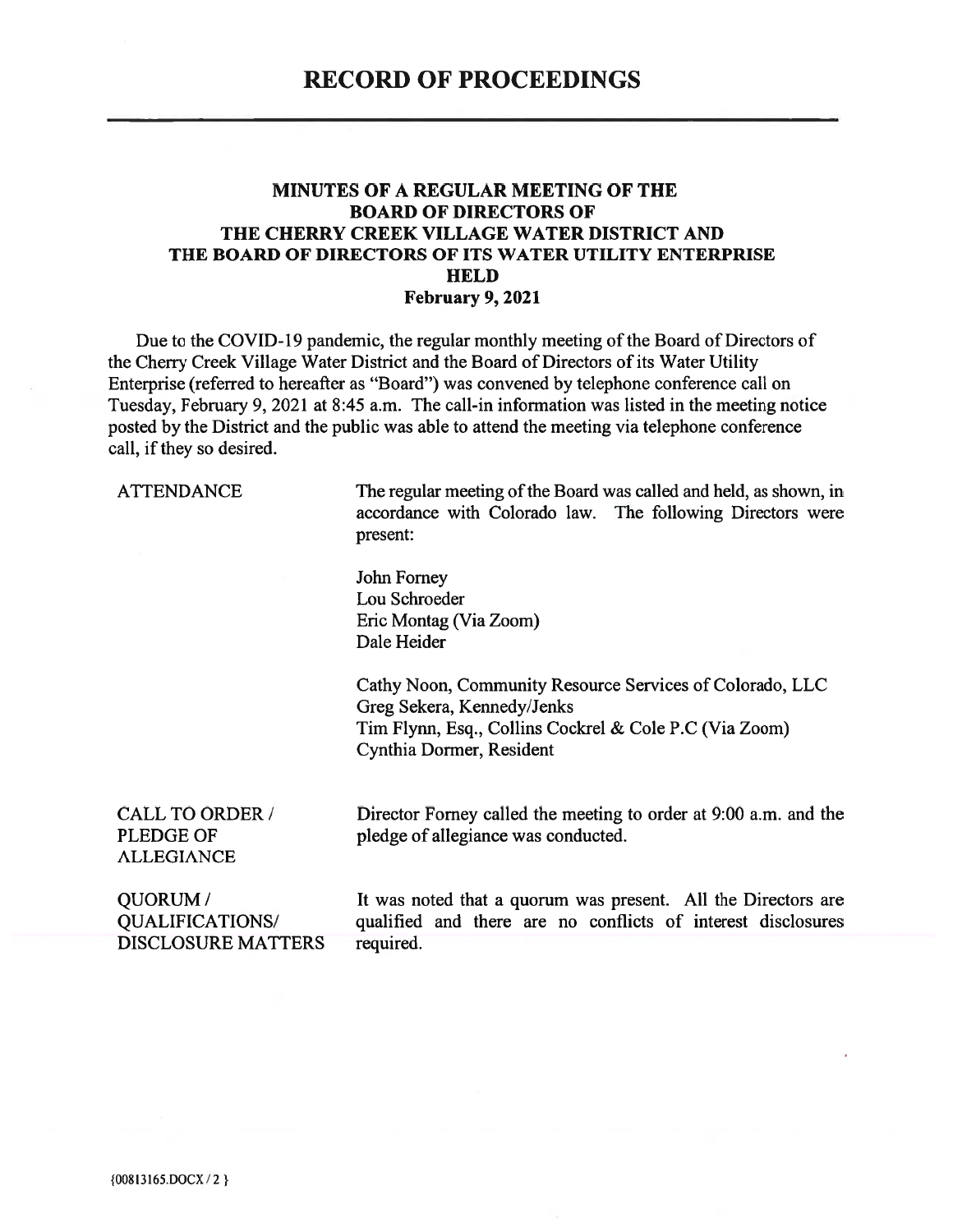| <b>ADMINISTRATIVE</b><br><b>MATTERS</b> | Agenda: Upon review and discussion of the Agenda and a motion<br>duly made, seconded and, upon vote, unanimously carried, the<br>Board approved the Agenda.                                                                                                                                                                                                                                                                                                                                                          |
|-----------------------------------------|----------------------------------------------------------------------------------------------------------------------------------------------------------------------------------------------------------------------------------------------------------------------------------------------------------------------------------------------------------------------------------------------------------------------------------------------------------------------------------------------------------------------|
|                                         | Minutes: The Minutes of the January 12, 2021 Regular Board<br>meeting were presented to the Board. Following review and<br>discussion, upon a motion duly made, seconded and, upon vote,<br>unanimously carried, the minutes were approved as amended to<br>correct a spelling error.                                                                                                                                                                                                                                |
| PUBLIC COMMENT                          | There were none.                                                                                                                                                                                                                                                                                                                                                                                                                                                                                                     |
| <b>FINANCIAL MATTERS</b>                | Review and Approve Payment of Claims: Ms. Noon reviewed the<br>February 9, 2021 claims represented by check numbers 1327-1332<br>totaling \$32,491.62 and claim Auto-Payments to Denver Water<br>totaling \$19,42546. and Director Checks totaling \$369.40 to reflect<br>grand total claims of \$51,917.08. Following review and discussion,<br>upon motion duly made, seconded and, upon vote, unanimously<br>carried, the Board approved the February 9, 2021 claims as<br>presented.                             |
|                                         | Review Cash Position and Fund Allocation: Ms. Noon reviewed<br>the Cash Position with the Board for the period January 31, 2021,<br>adjusted as of February 4, 2021. Following review and discussion,<br>upon motion duly made, seconded and, upon vote, unanimously<br>carried, the Board accepted the Cash Position.                                                                                                                                                                                               |
|                                         | Financial Statements: Ms. Noon reviewed the Financial Statements<br>for the period ending January 31, 2020. After review, upon motion<br>duly made, seconded and, upon vote, unanimously carried, the<br>Board accepted the Financial Statements as presented.                                                                                                                                                                                                                                                       |
|                                         | Utility Account Delinquencies: Director Heider reviewed the<br>account delinquencies with the Board. There are 13 accounts over<br>90 days which would normally be shut-off by now, if not for the<br>pandemic.                                                                                                                                                                                                                                                                                                      |
| <b>DIRECTORS ITEMS</b>                  | <b>Board Vacancy:</b> The Board considered applicant Cynthia Dormer<br>for the Board Vacancy. Following a brief discussion with<br>Ms. Dormer and upon a motion, a second and unanimous vote, the<br>Board appointed Ms. Dormer to fill the vacant position. Director<br>Forney administered the Oath of Office to Ms. Dormer.<br>Legal<br>counsel will file the Oath of Office with Arapahoe County District<br>Court, the Clerk and Recorder's Office and the Division of Local<br>Government, as required by law. |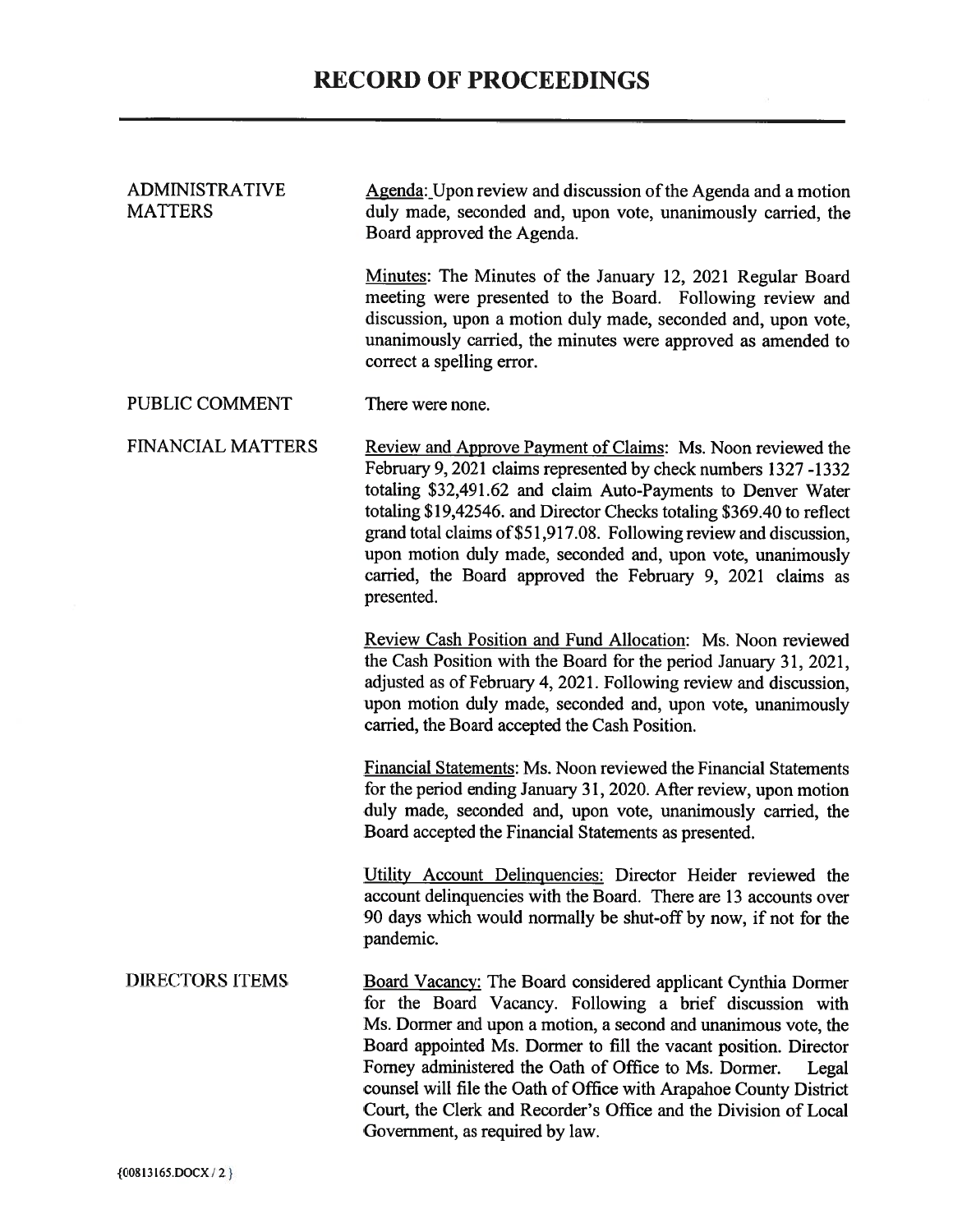# **RECORD OF PROCEEDINGS**

| <b>MANAGEMENT ITEMS</b>                       | Review Consumption Report:<br>The Board<br>reviewed<br>the<br><b>Consumption Report.</b>                                                                                                                                                                                                                                                                                                                                                                                                                                                                                                                                                                                           |  |  |  |  |  |  |  |
|-----------------------------------------------|------------------------------------------------------------------------------------------------------------------------------------------------------------------------------------------------------------------------------------------------------------------------------------------------------------------------------------------------------------------------------------------------------------------------------------------------------------------------------------------------------------------------------------------------------------------------------------------------------------------------------------------------------------------------------------|--|--|--|--|--|--|--|
| <b>MAINTENANCE AND</b><br>OPERATIONAL MATTERS | Engineering Report: Mr. Sekera reviewed his engineering report<br>with the Board, which is made a part of these Minutes.                                                                                                                                                                                                                                                                                                                                                                                                                                                                                                                                                           |  |  |  |  |  |  |  |
|                                               | Replacement Meter Program: Mr. Sekera provided an update to the<br>project timeline. Due to weather and equipment production, the<br>installation is projected to begin in early April. Software installation<br>coordination with CRS will begin soon so that when the meters are<br>installed, operation can begin.                                                                                                                                                                                                                                                                                                                                                              |  |  |  |  |  |  |  |
| <b>LEGAL</b>                                  | Badger Meter Master Agreement: Mr. Flynn updated the Board<br>with his suggested changes to the Badger Meter Master<br>Agreement, which will go into effect once the meters have been<br>fully installed. These suggested changes have been sent to Badger<br>Meter for review.                                                                                                                                                                                                                                                                                                                                                                                                    |  |  |  |  |  |  |  |
|                                               | Utility Shut Off Policy: Mr. Flynn reviewed the timeline of<br>Executive Orders from the Governor. While the prohibition to<br>assess late charges remains in effect, shut-offs are now allowed.<br>However, many utility companies including Denver Water have<br>not resumed shut-offs. The Board discussed when the District<br>may resume shut-offs and what the notice to delinquent customers<br>should say. The February late notices will remind those in the<br>shut-off category that District policy may resume in the coming<br>months and a draft notice confirming shut-off resumption will be<br>presented to the Board at the March meeting for its consideration. |  |  |  |  |  |  |  |
| <b>ADJOURNMENT</b>                            | There being no further business to come before the Board, upon a<br>motion made, seconded and upon vote, unanimously carried, the<br>meeting was adjourned at 10:20 a.m.                                                                                                                                                                                                                                                                                                                                                                                                                                                                                                           |  |  |  |  |  |  |  |
|                                               | Respectfully submitted,                                                                                                                                                                                                                                                                                                                                                                                                                                                                                                                                                                                                                                                            |  |  |  |  |  |  |  |

Secretary for the Meeting

 $\overline{\phantom{0}}$ 

剪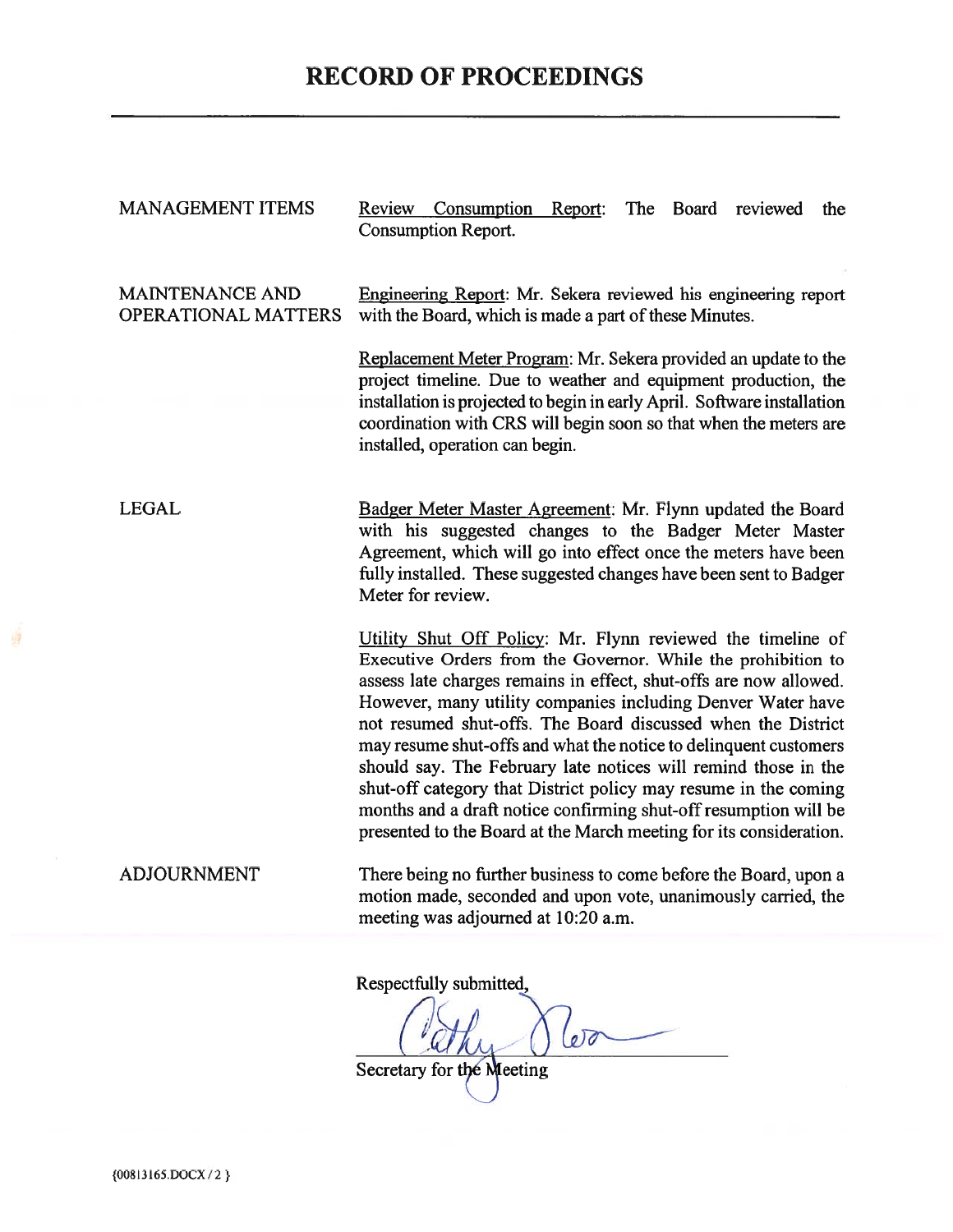

February 4, 2021

## Memorandum

| To:      | Cathy Noon, District Manager                                                                                                                   |
|----------|------------------------------------------------------------------------------------------------------------------------------------------------|
| From:    | Greg S. Sekera, P.E.                                                                                                                           |
| Subject: | Engineering Report for Board of Directors Meeting on February 9, 2021<br><b>Cherry Creek Village Water District</b><br>KJ Job No. 2146003*GENW |

Briefly presented below are the items that we have been involved in during the past month.

- 1. Residential Meter Replacement Project We are coordinating with Keystone Utility Services (KUS) regarding the schedule to start the meter installations. KUS intends to start the replacements in April. We are coordinating with them and Badger for customer notifications and installation and training of the new Beacon software on CRS system.
- 2. System Maintenance We coordinated the following maintenance items during the past month:
	- Master Meters The most recent meter readings indicated that the Yosemite meter delivered less than 1% of the flow and the Dayton meter delivered 99%. Total water supplied to the District was 2.6 MG for the January period (approx. 1.1 MG less than the prior period).

Master Meter Replacements: We continue to coordinate with Denver Water for their project to replace the District's two master meters this year. The following are updates and items for each location:

*Yosemite Master Meter* – Denver Water plans to shut down our Yosemite connection to perform valve upgrades on their Conduit in Yosemite beginning March 10. The work is expected to last several weeks and during this period, the District will only have one feed (supply point), the Dayton connection. During the shutdown Denver will replace the 10-inch meter in our vault. They have also recommended, due to the age and condition of several fittings, that they also be replaced. We have agreed to the replacements and Denver has given us estimates for the work. The estimate for the additional work in the vault is \$14,000. This work was not anticipated in our maintenance budget for this year; however, this is an opportunity to efficiently replace the equipment.

*Dayton Master Meter* – Since the Dayton connection will be critical during the Denver Water shutdown Denver and C&L performed a test isolation of the connection as well as a condition review of the vaults and valves. Based on this review and the fact that we have been intending to replace the old 6-inch PRV at Dayton we are recommending that C&L replace the valve prior to the March 10 shut down. The new valve will provide us more reliability and less risk of a failure during the shutdown period. C&L is confirming delivery of the PRV equipment and preparing an estimated cost for the installation. The replacement of the PRV is included in the maintenance budget for this year.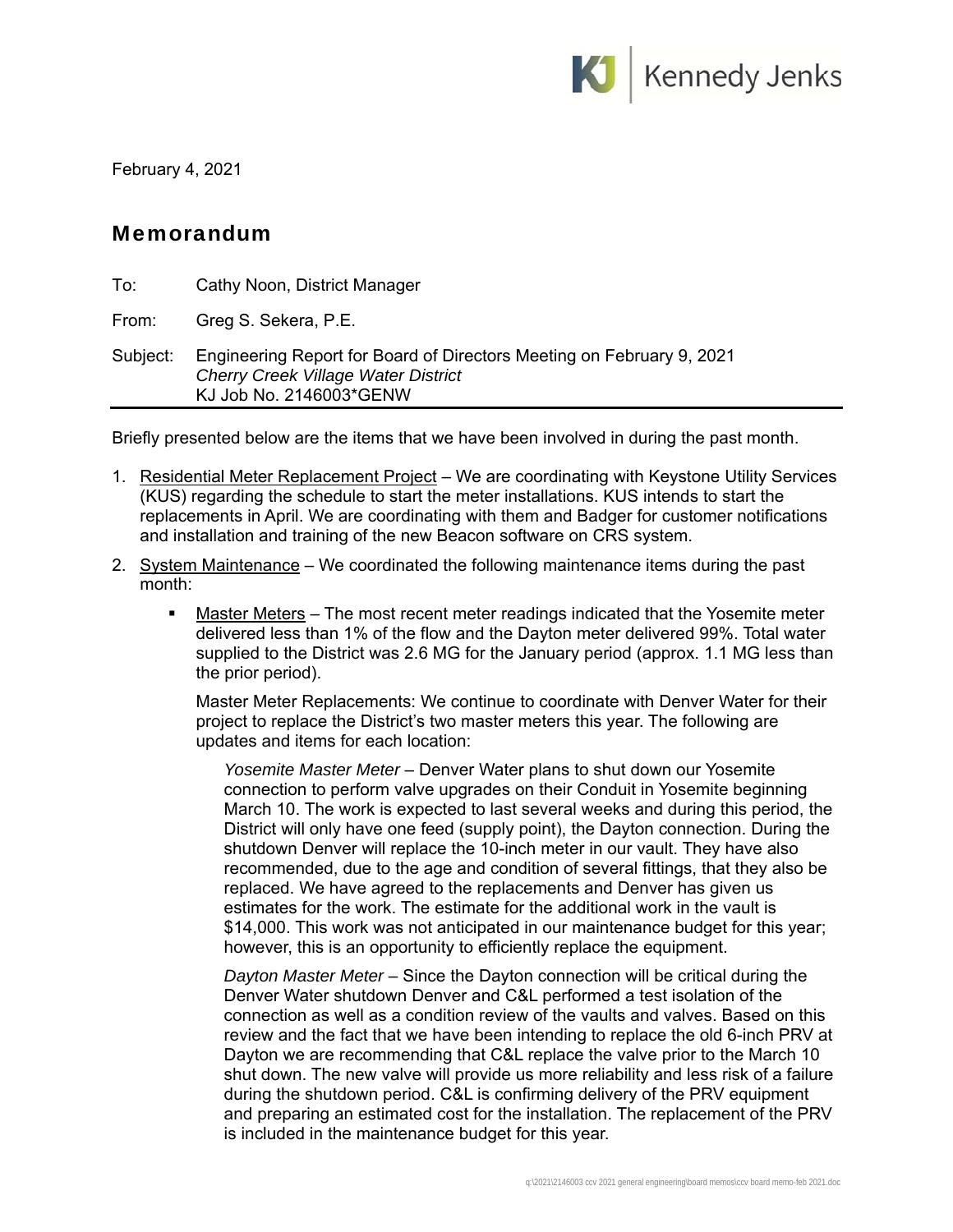## Memorandum

Cathy Noon, District Manager February 4, 2021 Page 2



- **PRVs** There are currently no issues or concerns with the PRVs.
- Meter Transponders There were no reported transponder failures for the January readings. There remain 19 transponders with prior failures that have not been replaced.
- Customer Complaints and Investigations The following are investigations performed at the request of customers this past month.
	- a. No significant issues in January.
- Fire Hydrant and Valve Maintenance As mentioned last month two main line valves were found to be leaking during the annual inspections. C&L completed repair of one of the valves at E. Tufts and S. Yosemite Ct. The other valve repair at Emporia St., and Emporia Ct., is scheduled for February 5.
- GIS We have continued to perform basic edits and coordinate with IamGIS to get the base data set up correctly. We have just started adding the data for the meters and backflow devices.
- **Fire Hydrant Meter** The following fire hydrant permits were issued:

a. None.

- Water Line Breaks The District was notified of a water line leak in the street at 4620 S. Akron Street on January 19. An emergency repair was performed by C&L on the 6-inch water line in the street. The cause of the leak was a broken tap saddle due to corrosion.
- **Facility Locates** Locate requests were at a typical level in January.
- Maintenance Tracking A copy of the maintenance tracking/schedule is attached.